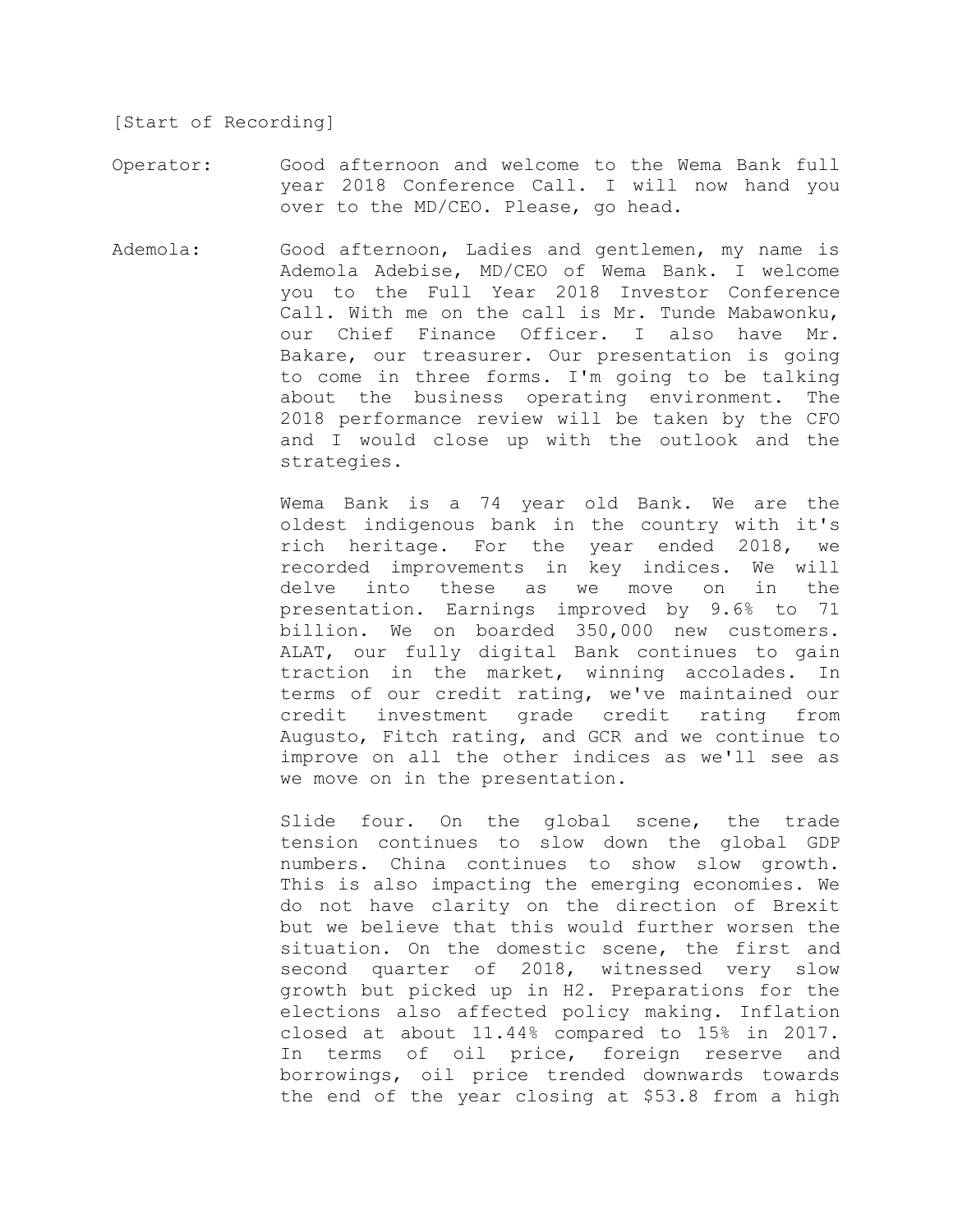of about \$84.8 in October.

Through out the year, the Nigerian FX reserve was kept at above 40 billion. Slide five. In terms of a policy environment, the MPC retained a key parameters all through the year. Key events that happened during the year was the introduction of a PSB Licensing regime. Payments Service Banks. We also saw the currency swap, the Renminbi currency swap, the take over of Skye Bank to Polaris Bank, and we also saw an extension of the list of 41 items banned for foreign exchange.

Slide six. In terms of our strategic direction, we remained very much on course with our strategy to double our performance leveraging innovation and technology in the next two years. The six pillars making up that strategy will continue to see improvement in all the key pillars. We've successfully raised beyond of Tier2 capital last year. Deposits moved from 264 billion to about 370 billion while the loan book grew by about 30 billion. In terms of retail we continue to ramp up deposits on this space. We've re-organized ourselves by emphasizing the retail structure and we're making a lot of progress in this space.

In terms of customer experience, we've defined clearly the journey, identifying the clear pinpoints and we're addressing all these. Last year we were adjudged as having the best contact center on the KPMG customer service index. Again in terms of our digital journey, we continue to improve on our key infrastructure. We embarked on a refresh of our core banking application and the key servers. We believed that this will proposition us for the growth that we envisage as we move on our digital journey. We also introduced a number of initiatives in the digital space to improve efficiency and to reduce the cost of doing business.

In terms of people, we continue to empower our people. We continue to increase the capacity within through a very robust competency framework that we put in place. For the first time we're also ensuring that we implemented almost 100% our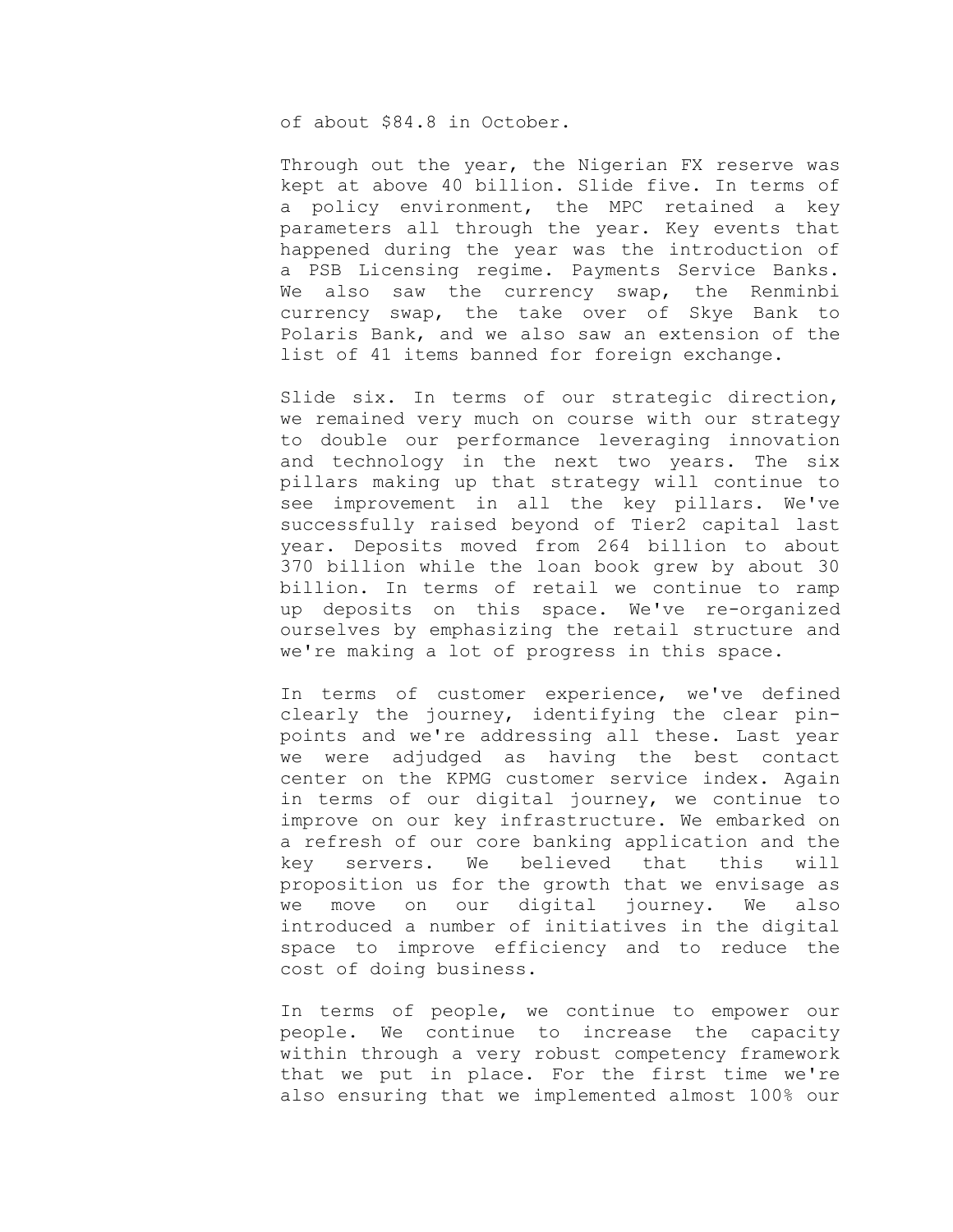training plan for 2018. And our training is focusing on key areas like data analytics, design thinking, and innovation. The next slide, slide seven. In terms of ALAT, our digital bank, we continue to gain traction in the market, winning more awards also in 2018. We continue to onboard more customers. 2018 alone, we've boarded close to 250,000 customers.

You can see the numbers here very clearly. And of course because we're building an ecosystem, we continue to increase our partnerships. One key that we also embarked on in 2018 was the convergence of our old traditional mobile banking platform unto ALAT. Now we have ALAT as our digital platform. ALAT will onboard customers digitally - customers that are also onboarded traditionally, ALAT will serve as their digital platform. So we have basically two funnels through which we're onboarding customers.

One other thing that we're also doing, that we have embarked on is converting, moving ALAT to become not just a digital but to be a digital platform where we can bring value creators and value consumers to operate on that platform. We believe that with this, we'll be able to bring on more people to the Bank. The numbers are also growing in terms of our digital channels. USSD for example, grew by over 118% in 2018, from about 59.6 billion in terms of volume of transactions to about 129.8 billion. Please move on to the next slide, slide eight. As I said earlier, the Bank witnessed a leadership transition in the year.

Mr. Segun Oloketuyi, the ex-while Managing Director, retired from the Bank effective September 30 2018. And my humble self took over as the MD effective October 1, 2018. We also elevated Mr. Moruf Oseni to become the Deputy Managing Director of the Bank. Through out the year, we continue to improve on our brand and our visibility threshing full twenty branches, ten new branches, and then ten other new branches were renovated. As a responsible corporate citizen, we also continue to support the society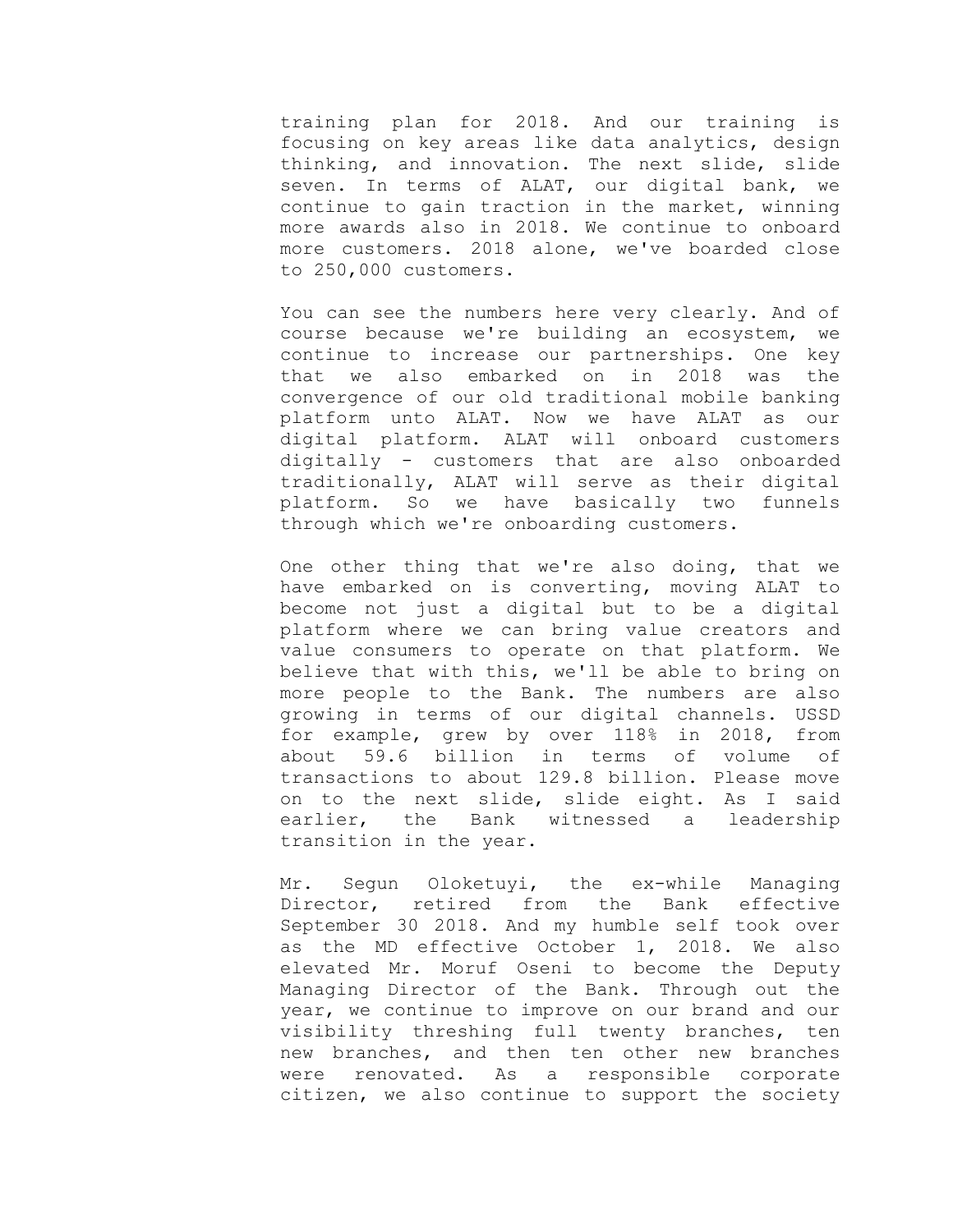through various initiatives, as you can see on this slide. I will now hand over to Mr. Tunde Mabawonku, the CFO to do deep dive into the financials and then I will come back to close the presentation. Tunde.

Tunde: Okay. Thank you very much Sir. Good afternoon again. My name is Tunde Mabawonku. I will spend the next few minutes just walking you through our financial performance and doing a deep dive into the numbers. So please join me and turn to slide or page 10 that you have in the front of you. The slide titled 2018 Financial Highlights. If you look at the slides you will see that it's broken into four sections; talking about earnings, efficiency, revenue generation, and margins.

> One key point really is that the Bank has done well or the bank did well in 2018. If you look at the top left, you will see a growth in PBT of 59% from 3.01 billion to 4.8 billion, improved capital adequacy from 14% to 18.01. You will recall that the threshold for a commercial Bank of national authorization is 10%. So the Bank is significantly above this. Deposits grew by 45% year on year from 254 billion to 369 billion. MPL ratios, if you look at the bottom right, closed at 4.98%, still below the regulatory threshold of 5%. If you look at the bottom left, we still have some work to do in the cost to income section.

> And as I go into subsequent slides, I will shade some more colours on this. But in summary, you can see 2017 compared to 2018 was a slightly much better bank for Wema Bank in terms of its financial performance. If you move to the next slide, slide 11, its just shows more details on earnings comparing 2017 to 2018; PBT, gross earnings, non-interest income. And like I mentioned earlier, you see the growth in profitability from 3 billion to 4.8 billion. Fee based income also went up slightly from 12.2 billion to 13.9 billion. One key area was the operating expenses that went up from 25 to 35 billion largely on the back of additional investment the Bank had to make in technology, some increased staff cost as we expanded our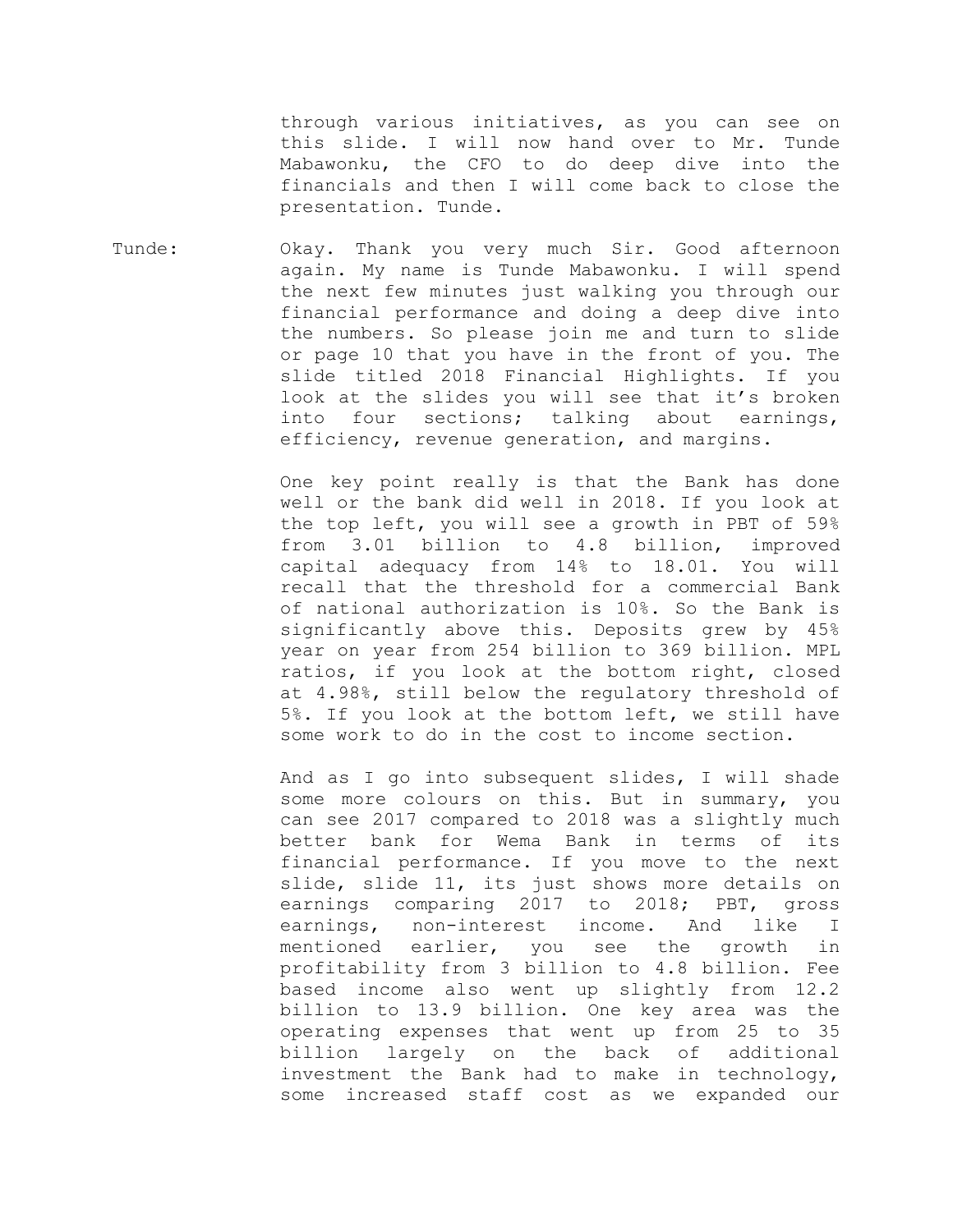branch networks and additional regulatory charges.

Really, but the core task for Wema bank continues to remain how we ramp up while keeping our funding costs down. If you move to slide 12, this does a deep dive into earnings in the last five years, and you can see the year on year growth in earnings, from a low base of 40 billion, earnings almost touching the 80 billion mark. The split between interest income and non-interest income still appears constant. But embedded within those ratios are year on year growth. So non-interest grew by almost 3 billion while interest income itself grew by close to 16 billion. So if we check the chart on the bottom left, you will see the dark-shaded colour is the interest incomes on loans and advances while the white one is the interest income on investment securities.

Adversely as we had some slight dip in money market yields that affected the revenue from that platform. But all in all, the Bank continues to sweat its balance sheets to generate more fees and more income. One key area which I mentioned is a sort of work in progress is the costs. If you go slide 13, it shows a breakdown of operating expenses and the key drivers, and largely for Wema Bank one ratio is [zic4] but lets take a step back. I think it's important to point out that measuring cost to income, what we do largely is operating expenses divided by operating income.

Operating income is largely interest income minus interest expense plus fees. So net interest margins plus fees. So the better we can get our net interest margins by bringing cost of funds down, the better we can get the topline. So one key task for Wema Bank is to continue to bring down costs of funds thereby increasing the NIM and that will also help our cost to income ratio. But like I mentioned earlier, we also had some one-off cost drivers that happened last year. The investment in technology, increase in AMCON levy, and some staff costs.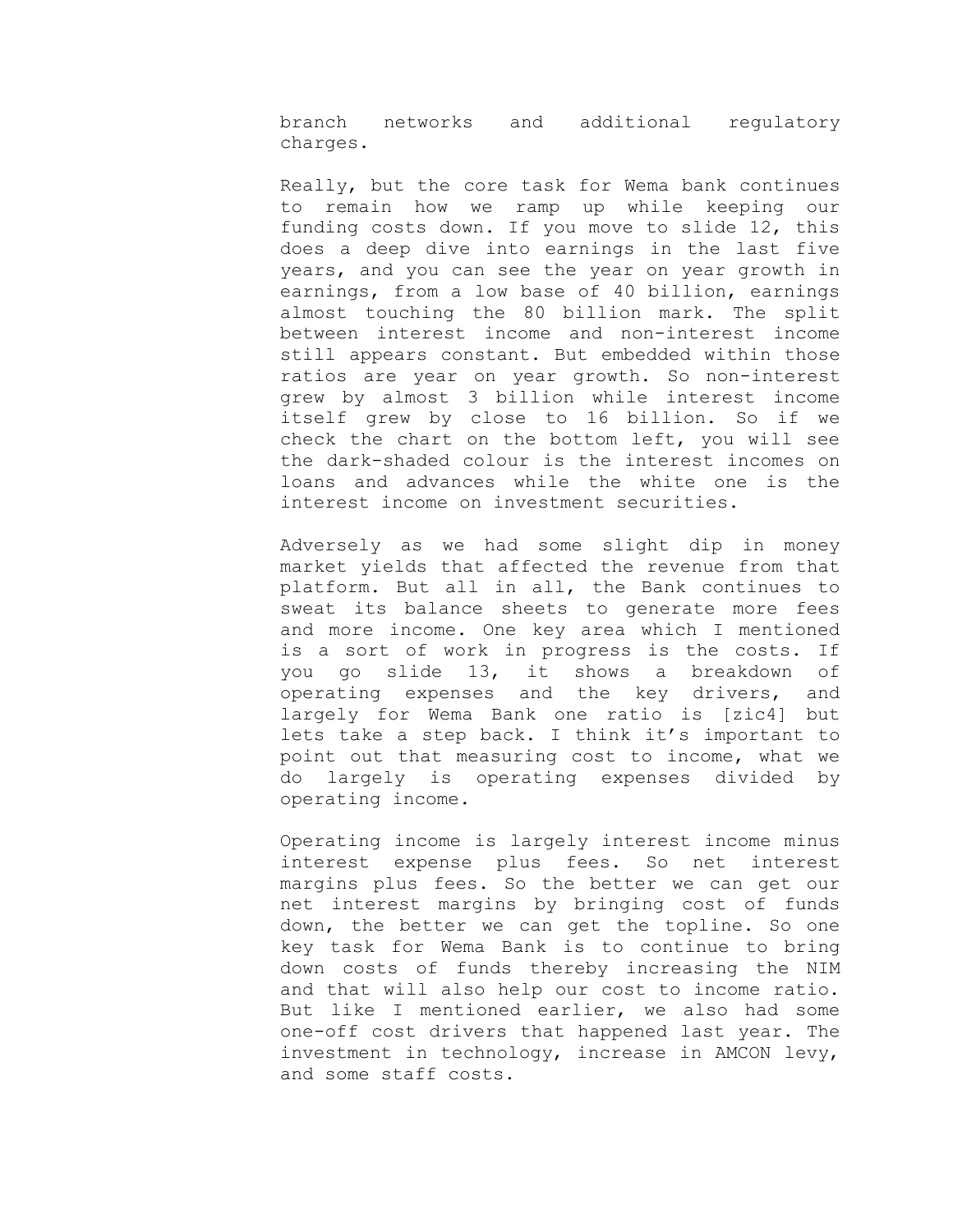We don't see the technology cost growing at that rate in 2019. So we think we made investments and now is to get the value back from the asset that we have deployed. Moving on to slide 14, it shows more colour on the assets yields and the net interest margins. Obviously for Tier2 Banks, we have some slightly higher elasticity to changes in sovereign rates. So when rates move, our customers quickly come to try to reprise. But what Wema has done is to reprise and drop down its cost of funds at a rate faster than the yield on its money market and fixed income securities.

So you see net interest margins improving to 7.08%. Still not there but improved year on year. yield on assets was relatively flat. The drop in yield for money market was offset by the improvement in interest income from loans and advances. And largely for us as we ramp up in 2019, we expect the lower funding costs to continue to translate into better net interest margins. The next slide just would zoom in again on operating efficiency. You can see PBT was relatively flat for almost four years and those were the periods of some economic challenge within the country; 2015, 2016, and part of 2017 when the country was in recession.

But what we did was to ensure we weather the storm, keep numbers constant and then start ramping up. And you can see the movement in growth between 2017 and 2018. On the bottom left, you see ROE numbers, still single digits but upper single digits. We believe that as we've started this year, ROE numbers will start trending towards the double digits and where we can now show more competitive returns to the providers of capital. Talking about returns to providers of capital, the next slide, slide 16 gives more colours on earnings per share and the dividends yields.

Given the improved numbers in the Bank, given the regulatory ratios and regulatory requirements, Wema Bank has meet all requirements as highlighted by the Central Bank in the dividends payment policy, and we've obtained the consent of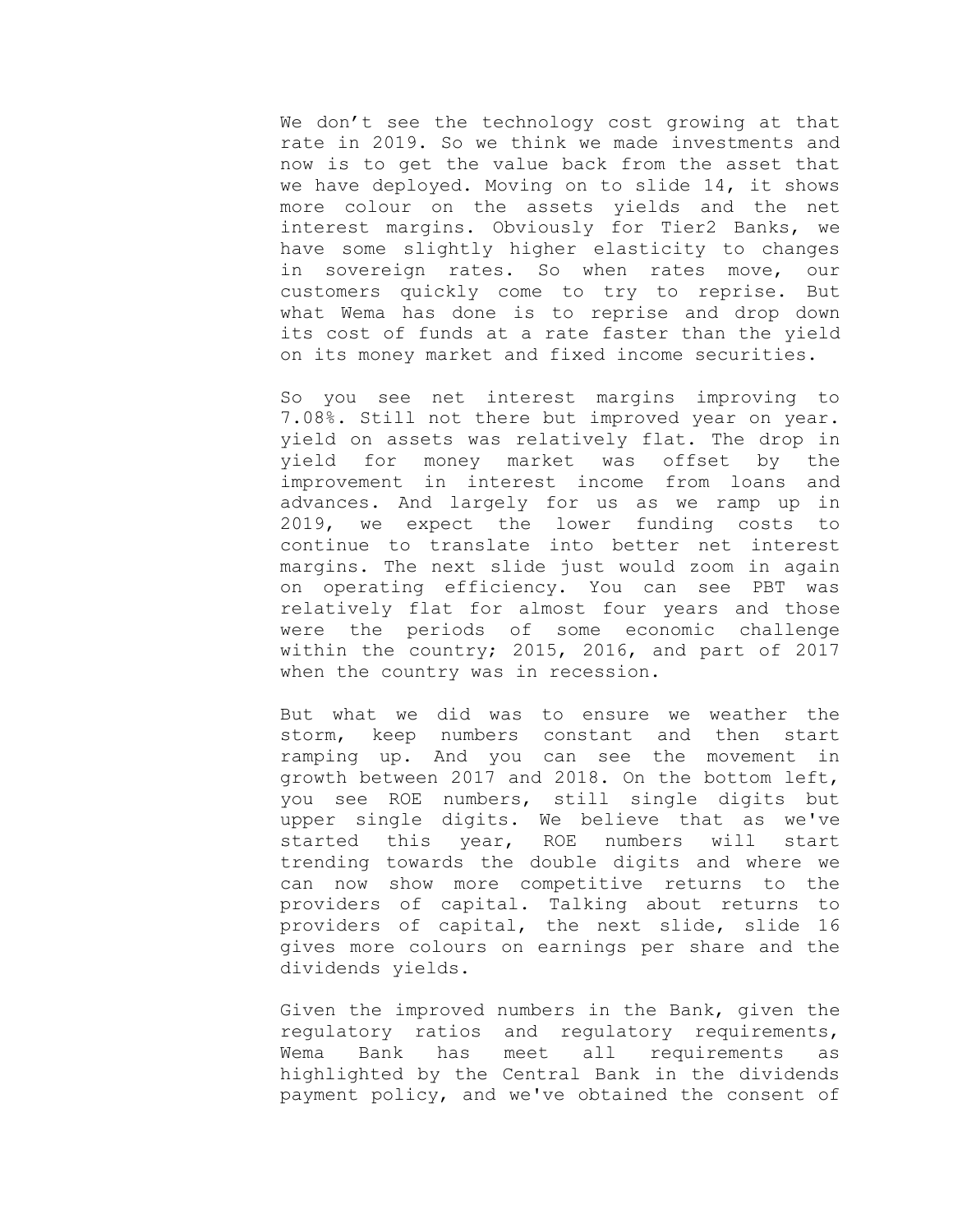the regulators to go ahead and propose our marginal dividends payment to our shareholders on the back of this improved performance. This will be the first dividends the bank will be paying in quite a while and we think it's the first step into providing results for the transformation of the Bank. We expect this trend to continue into the future.

But the Balance Sheet is driven - the numbers we've mentioned in the last few slides, PBT, interest income, interest expense, is largely driven by a number of Balance Sheet indices; deposits and funding, loans and advances, and capital. The next few slides, I will just briefly touch on those key parameters. If you go to slide 17, it shows the breakdown of the deposit liabilities in the Bank. The top left shows the growth from 254 to 369, the bottom left shows the mix. The top right gives some pie chart depicting the types of funding.

Fixed deposits at 51% is still not a good ratio but if you look to the bottom left you will see that growth in CASA averaged 32%. CASA is current Accounts and Savings Account, year on year. The growth still lower than the growth in fixed deposits but the good point is that the cost of fixed deposits has dropped significantly. We were able to reap the benefits of lower funding costs. An interesting thing is the bulk of the savings account is also largely attributable to the changes we made in our digital platform and the platform itself like the MD still mentioned earlier.

As we get more traction from the retail numbers, we will start seeing that start replacing the fixed deposits that we have. Our expectations is that deposit mix will turn around in this 2019 financial year, and we'll start having a larger chunk within the current and savings accounts space. If you move to slide 18, this shades some colours on the loan book of the bank. The left hand side shows gross loans where we moved from 220 to 261 billion year on year. And if you take a close look at the table you will see that the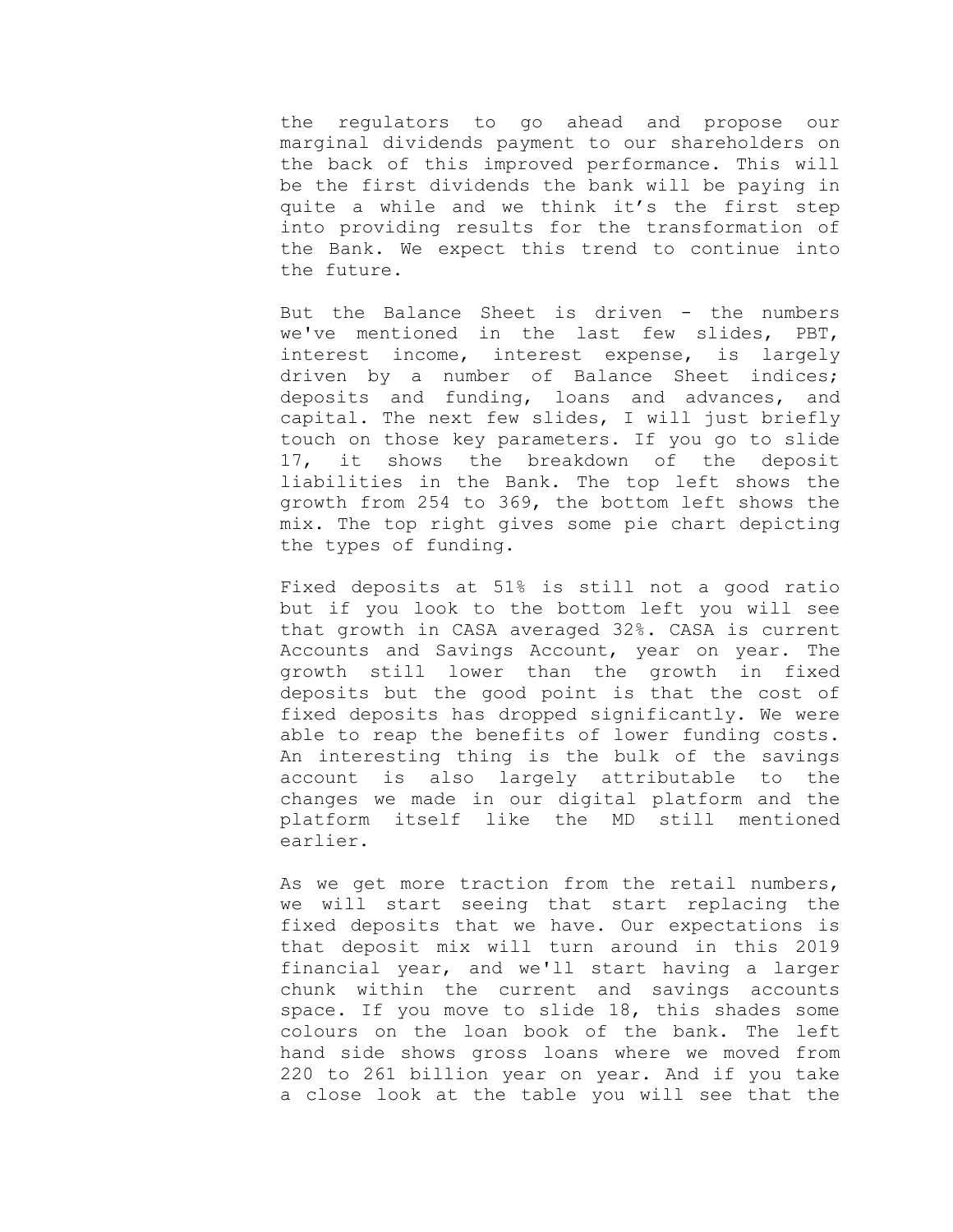loan growth of the Bank was largely skewed to short tenure transactions.

It was important for us to shred the Balance Sheet of the bank so emphasis was on short tenure transactions within general commerce, within oil and gas down stream where we can do two or three cycles within the year and get more revenue into the bank. Some other areas you see some interventions here and there but largely the loan book growth was largely in short tenured areas. But you can see from the mix that it still remains a fairly diversified loan portfolio with no sector accounting for more than 20% of the loan book. But the key point in the loan book is the MPLs. What are the MPL numbers doing? And going to slide 19 gives you more insight into the MPLs of the Bank.

The Bank with non performing loan ratio of 4.9% lower than the regulatory threshold of 5%. The bulk of the MPLs are largely local currency with just a very marginal - less than 1% share in foreign currency. But largely all the loans are fully covered with the coverage ratio above 120%. And based on the stress testing, the impact of IFRS-9, the impact of the ECL models, we saw some additional impairment charges. But the bank has enough in its regulatory risk reserves to accommodate the increase in impairments, and we therefore did not have any need to take advantage of any of the Central Bank incentives to amortize impact of IFRS-9.

Going to slide 20, you can see the details of the capital adequacy ratio which I mentioned earlier at 18% above the threshold of 10%. Shareholders fund at 50 billion. You will recall a couple of years ago, Wema Bank shareholders funds was at 40 billion. So in the last four to five years, we've been able to add an additional 20-25% to shareholders funds from internally generated returns and we think we can continue to build on this. The Bank also raised additional Tier2 Capital during the year.

We did a second tranche offer of 20 billion and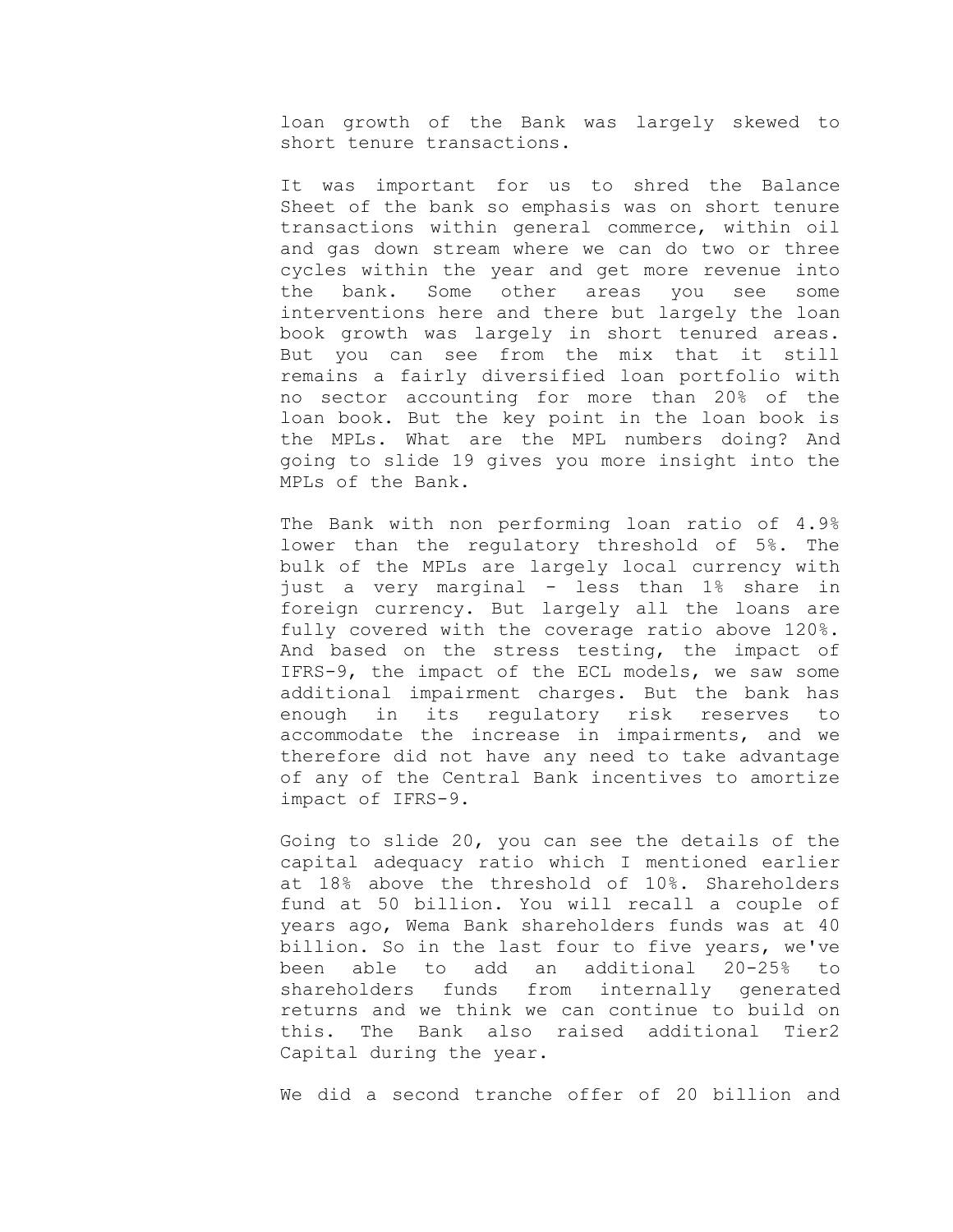based on the rates in the market, we're able to take on board 17 billion of the 20 billion that we raised and that also improved our capital adequacy ratio. But one of the things the bank also did was to continue to approach bilateral and multi-national funding agencies to also get long term funds to able to properly intervene in certain segments of the economy. You can see some of the names we listed there; ADB, ICB and a number of others that we brought on board.

But largely the Balance Sheet still remain funded by deposit liabilities. I think in summary, if you go to slide 21, it shows the year on year performance of the bank in the last five years and you will see that 2018 was a good year for the bank where the Bank was able to increase its market share, grow its loan book, generate better profitability, while keeping MPL ratios down and continuing the work down its costs to income ratio. At this stage, I will hand over to Mr. Adebise the MD/CEO for the concluding part.

Ademola: Thank you, Tunde. May I request that we move on to slide 23? On the back of the Bank's performance in 2018, we believe that 2019 will be even a much better year despite the challenges that we face in the global markets. The key issue is around the trade tensions, the Brexit and the slowness in the growth of China which will eventually affect emerging markets especially in Africa. Despite all these, we believe that for us on the domestic end, with the elections over, we believe the federal government will embrace continuity in economic planning.

> We believe that hopefully we should have a much stronger cabinet to be able to push all the economic restructuring that the government has been working on in the last four years. And we believe on the back of these, we are positioned to take advantage of it. We also see inflation also dropping with the figures in February showing 11.31%. All these put together, we believe that there will be opportunities; opportunities in agriculture, manufacturing, trade, and ICT.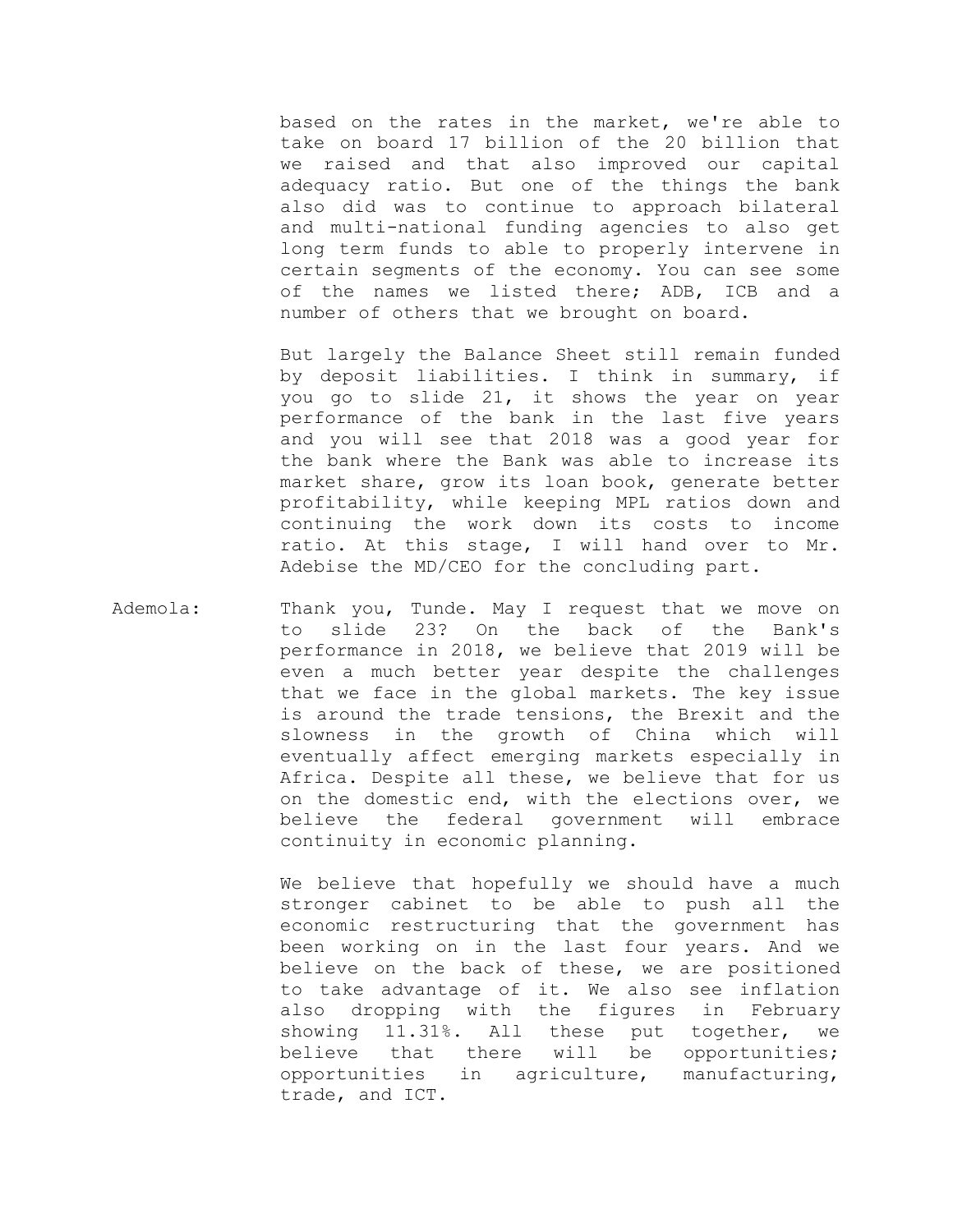On the domestic market we believe that with the accretion in the foreign exchange reserves, and with the elections over we believe that the foreign exchange regime will remain stable and of course, we will begin to see the inflows of FDIs and FPIs. We also believe that with the US federal reserves, signaling to the market that further increases will be subject to market conditions, we believe that some of these funds will begin to come back to the frontier markets. For us as a Bank, we remain focused in terms of our strategy, doubling our performance in the next two years, working on the six pillars that we highlighted and we're very confident that we would be able to achieve our targets very clearly.

If you move to slide 25, where we've attempted giving the guidance, we believe that we should be able to hit our numbers. This year, our targets is to cross the 500 billion mark in terms of deposits, more day growth in loan growth, and we believe that key indices like the cost to income ratio, we intend to bring it below (80%). We are very clear in terms of what we need to do and with you, our investors, our customers, we believe we can achieve these. I thank you all for joining us on this conference call and I would now yield the floor for questions.

- Operator: Thank you. So we would now be taking and answering your questions. To ask a question, please press "0" on your keypad and to cancel a question please press "7". Okay. Our first question is from Samuel. Please, go ahead.
- Samuel: Okay. Good afternoon. Such an impressive and my question is, we saw the CASA mix declined by 3.20% despite the fact we saw growth in the CASA accounts. But we saw that as a contribution to the total deposits, we saw it reduce by 3.20%. So what is the forward guidance for CASA mix this year? What percentage will CASA be in deposit mix? And also you [?] income ratio and you gave a forward guidance over the cost income ratio in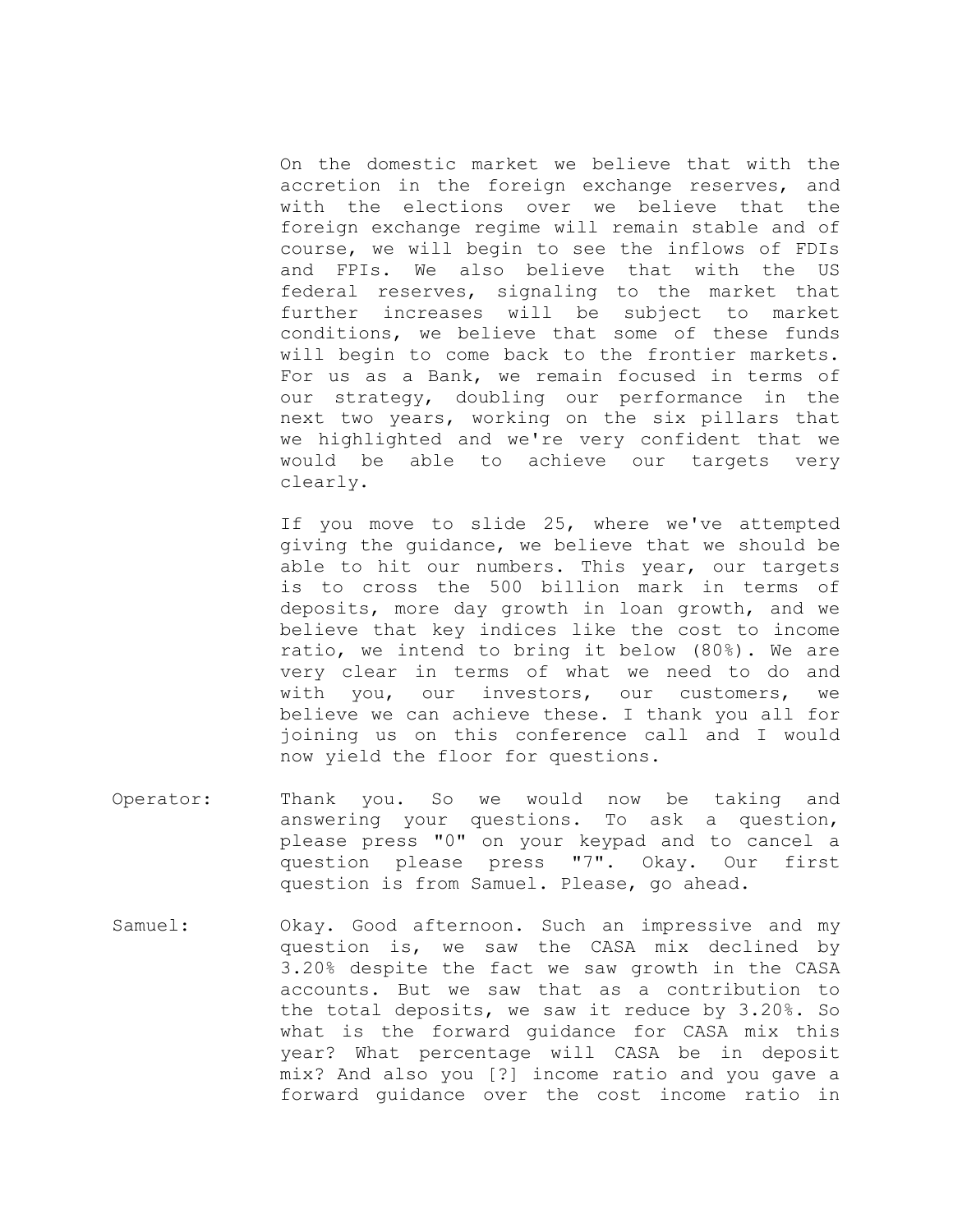2019. And you made mention of the fact that you're looking at the cost of fund declining to improve the cost to funds ratio. So the question now is, the moderation you are looking for in the cost to income ratio, is it only through the cost of funds or is there another strategy that you should be looking forward to in terms of moderating the cost to income ratio? That's my question for now.

Tunde: Okay. Thank you very much Samuel for that. Obviously like you saw the mix of CASA was 51 to fixed deposit, 49 to CASA. I think as the first step to what we're committed to do was to bring CASA to 55%, fixed deposits to 45 in the short run, and then in the long run start getting to 70:30. But the immediate is the 55:45. 55 CASA, 45 FD. In terms of cost of funding, what is the approach to moderating cost to income? The cost of the funds hovered around 8% averages last year. As rates have more of less become stable this year, we see cost of funds dropping slightly. One of the things we've seen is that the rate for retails is a marathon and not a 100 meters dash.

> So as the retail numbers continue to ramp up, numbers in savings, numbers in ALAT, we start seeing that impact and then with that we start switching and migrating a lot more customers through CASA. So we see it as a long term play. We think cost of funds should be able to drop by at least a 100 bases points this year 2019. We are pushing together from 100 to 150 bases points. But in addition, outside of cost of funding, we also have a number of initiatives around reducing growth in Opex. To mention, a lot is happening on the digital space, digitizing the back office, digitizing operations, digitizing onboarding.

> So our plan this year is before the end of the year, no customer will be onboarded through traditional channels or paper. All the customers can be onboarded digitally and we track the records and we get the information. That also saves a lot of costs. And as they transact more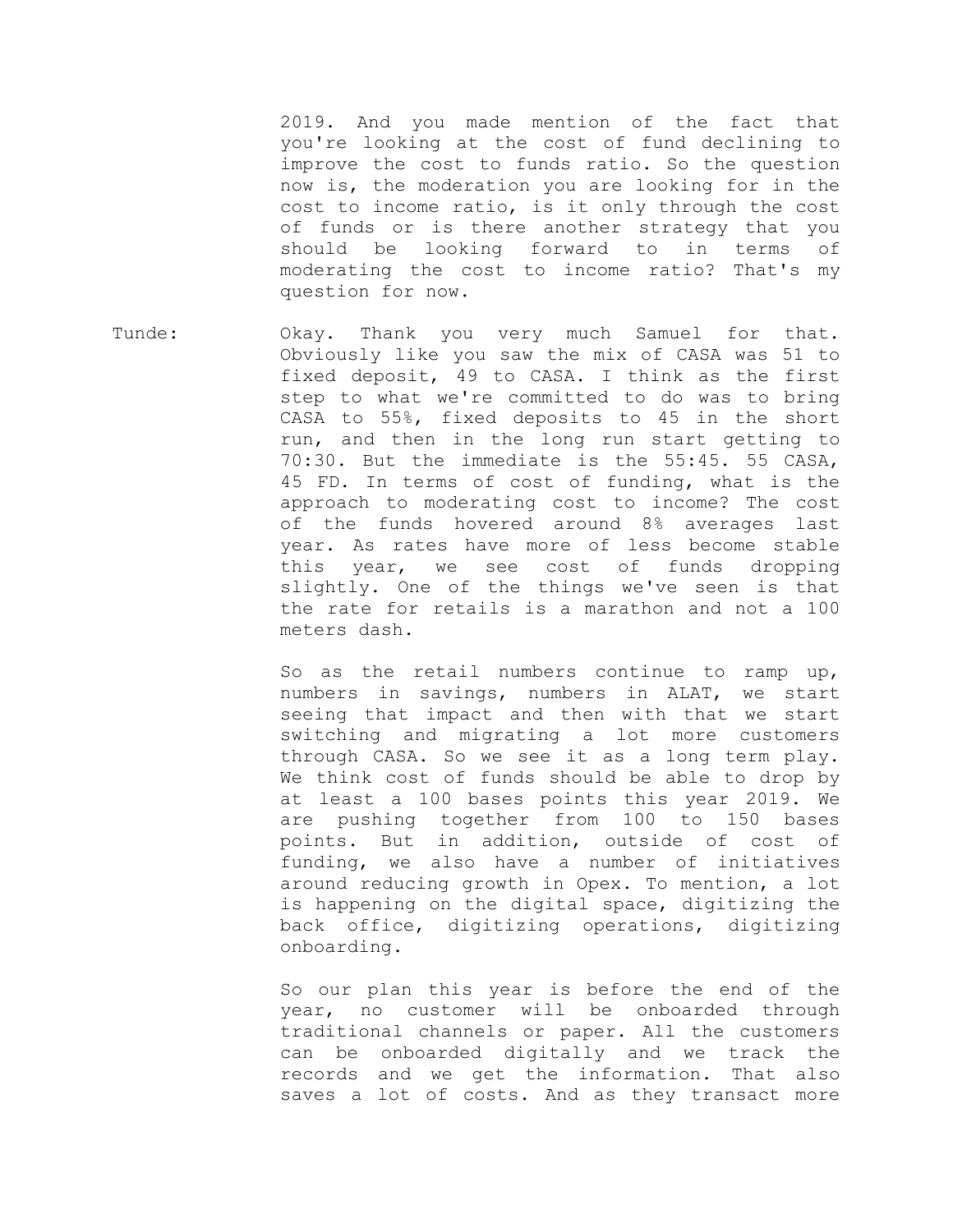with digital channels, we start letting go of some of the traditional costs elements that impact on the branch. So to answer your question, CASA mix will get better, we think it will be 55.

Samuel: Okay. Thank you. That's my question for now.

Operator: So to ask a question, please press "0" on your keypad, to cancel the question, please press "7". I repeat, to ask a question on your keypad, please press "0", to cancel a question, please press "7".

[blank]

- Tunde: Okay. Hello Samuel, I hope that gave some clarity. Sorry we dropped off along the way.
- Ademola: Samuel I think I need to also add that in addition to what Tunde has said, we're also looking at other things around power, adopting renewable energy to generate power for our different locations. I think all these things put together should begin to impact our cost to income ratio. However, it is also important to note that, yes, while we are working hard on these, we should see Opex going up but the whole idea is to ensure that we work on the toplines to ensure that we keep our cost to income within the guidance that we've given.
- Samuel: Okay, thank you very much. That answers my question.
- Operator: Thank you. So to ask a question, please press "0", to cancel please press "7". There are no more questions at this time. Please go ahead for closing.
- Ademola: Ladies and gentlemen. I would like to thank you for joining us on this Conference Call. For us we are committed to serving our customers and to begin to return reasonable returns to our shareholders. Our strategy is well cut out for us. We are going to play heavily in the digital space and we believe that this will impact the bottom line effectively to improve shareholders